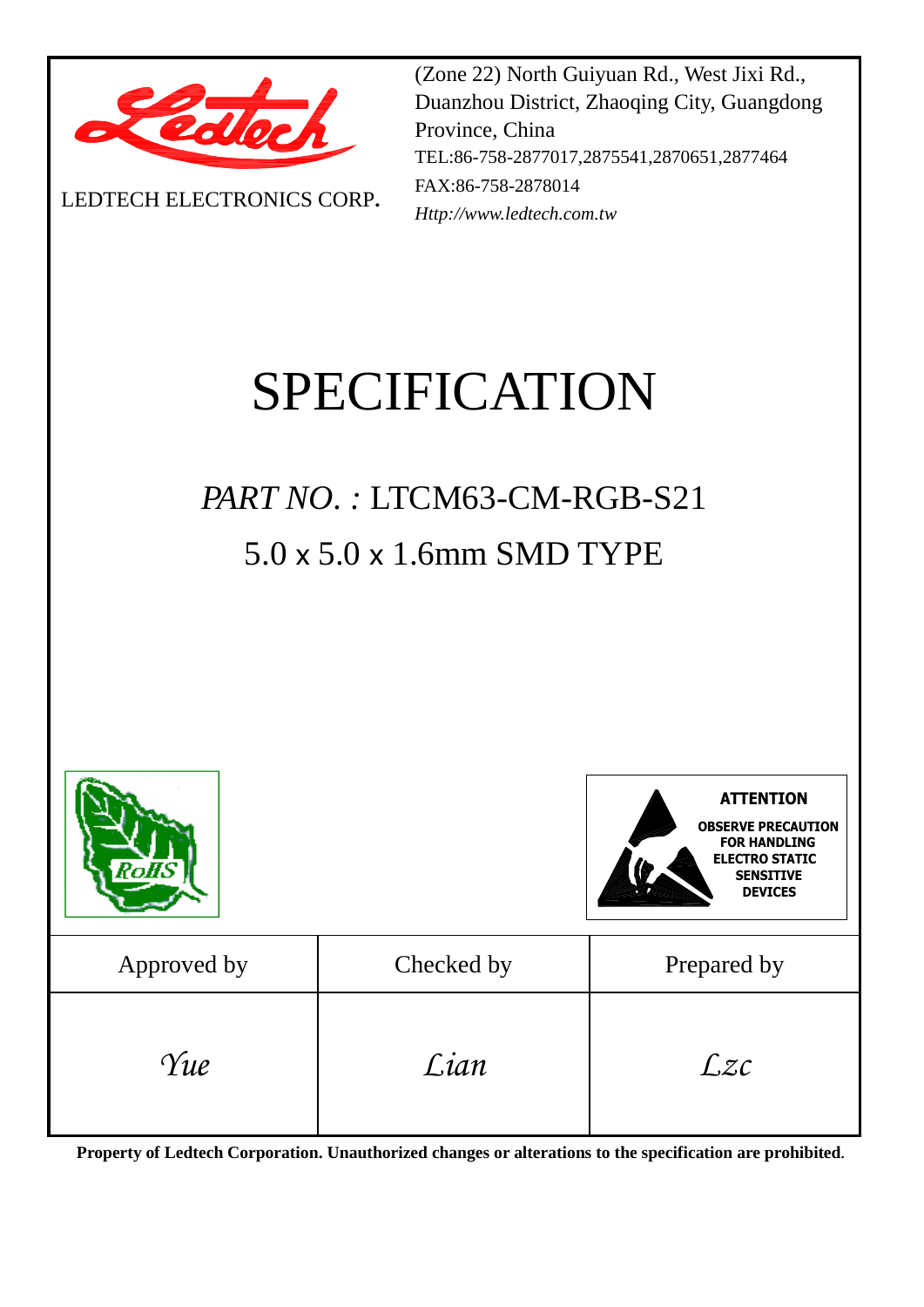

## SMD TYPE

5

3

1

## **Package Dimensions**









#### **Notes:**

- 1. All dimensions are in mm.
- 2. Tolerance is ±0.25mm unless otherwise noted.

### **Description**

| Part No.          | LED Chip       |                       |                    |
|-------------------|----------------|-----------------------|--------------------|
|                   | Material       | <b>Emitting Color</b> | Lens Color         |
|                   | AlGalnP/Si     | <b>Hyper Red</b>      |                    |
| LTCM63-CM-RGB-S21 | IaGaN/Sapphire | True Green            | <b>Water Clear</b> |
|                   | InGaN/Sapphire | Blue                  |                    |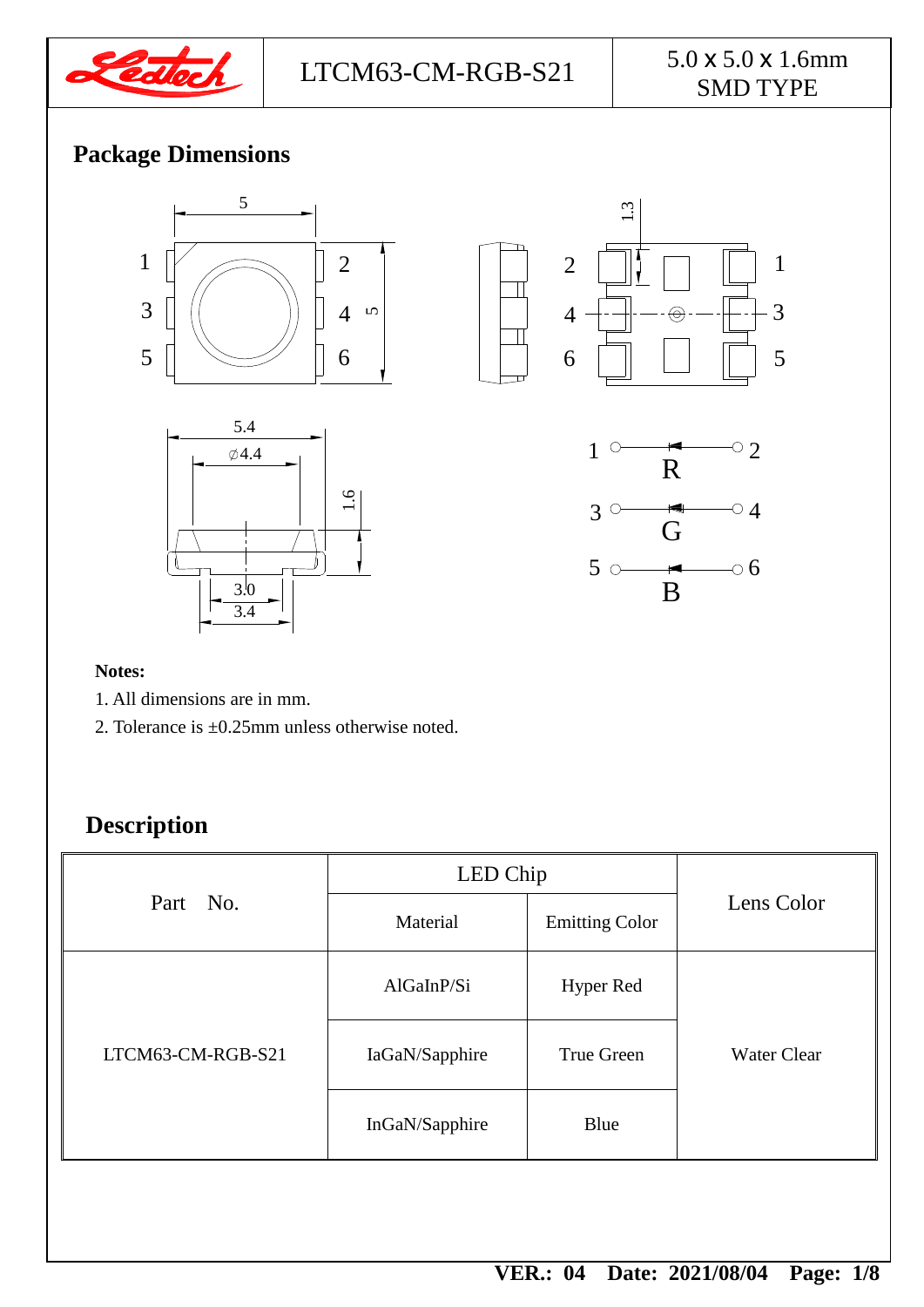

## SMD TYPE

## **Absolute Maximum Ratings at Ta=25** ℃

|                                                 |             | Rating                             |     |     |      |  |
|-------------------------------------------------|-------------|------------------------------------|-----|-----|------|--|
| Parameter                                       | Symbol      | $\mathbf R$                        | G   | B   | Unit |  |
| <b>Power Dissipation</b>                        | <b>PD</b>   | 75                                 | 108 | 108 | mW   |  |
| <b>Total Power Dissipation</b>                  |             | 170                                |     |     |      |  |
| <b>Reverse Voltage</b>                          | <b>VR</b>   | 5                                  |     |     | V    |  |
| D.C. Forward Current                            | If          | 30                                 |     |     | mA   |  |
| Peak Current(1/10Duty Cycle,0.1ms Pulse Width.) | If $(Peak)$ | 100                                |     | mA  |      |  |
| <b>Operating Temperature Range</b>              | Topr.       | $-40$ to $+100$                    |     | °C  |      |  |
| <b>Storage Temperature Range</b>                | Tstg.       | $-40$ to $+100$                    |     |     | °C   |  |
|                                                 | Tsld.       | Reflow Soldering: 260℃ for 10 sec. |     |     |      |  |
| <b>Soldering Temperature</b>                    |             | Hand Soldering: 350°C for 3 sec.   |     |     |      |  |

### **Electrical and Optical Characteristics:**

| Parameter               | Symbol         | Color       | Condition   | Min. | Typ. | Max. | Unit    |
|-------------------------|----------------|-------------|-------------|------|------|------|---------|
|                         |                | $\mathbf R$ |             | 400  | 700  |      |         |
| Luminous Intensity      | IV             | G           | $If = 20mA$ | 700  | 1300 |      | mcd     |
|                         |                | B           |             | 200  | 390  |      |         |
|                         | Vf             | $\mathbf R$ | $If = 20mA$ |      | 2.1  | 2.5  | V       |
| <b>Forward Voltage</b>  |                | G&B         |             |      | 3.2  | 3.6  |         |
| Peak Wavelength         |                | $\mathbf R$ | If= $20mA$  |      | 632  |      |         |
|                         | $\lambda p$    | G           |             |      |      |      | nm      |
|                         |                | B           |             |      |      |      |         |
| Dominant Wavelength     | $\lambda$ d    | $\mathbf R$ | If= $20mA$  |      | 625  |      | nm      |
|                         |                | G           |             |      | 525  |      |         |
|                         |                | B           |             |      | 465  |      |         |
| <b>Reverse Current</b>  | Ir             | $\mathbf R$ | $Vr=5v$     |      |      | 100  |         |
|                         |                | G&B         |             |      |      | 50   | $\mu A$ |
| <b>Viewing Angle</b>    | $2 \theta$ 1/2 |             | If= $20mA$  |      | 120  |      | deg     |
| Spectrum Line Halfwidth | Δλ             | $\mathbf R$ | If= $20mA$  |      | 20   |      | nm      |
|                         |                | G           |             |      | 35   |      |         |
|                         |                | B           |             |      | 26   |      |         |

Notes:1. Tolerance of Luminous Intensity is ±15%

2. Tolerance of Forward Voltage is ±0.1V

3. Tolerance of Dominant Wavelength is ±1nm

4. Customer's special requirements are also welcome.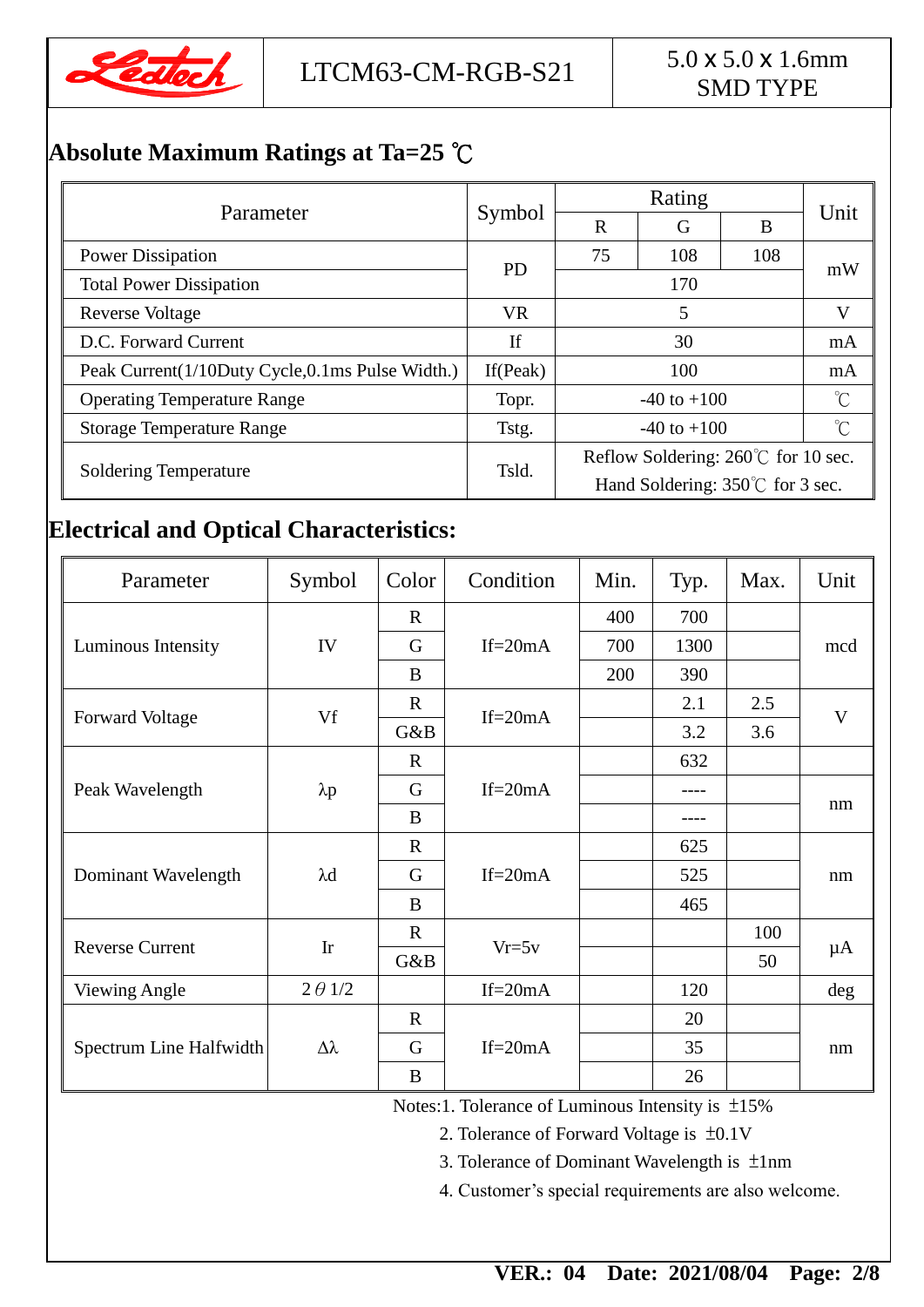

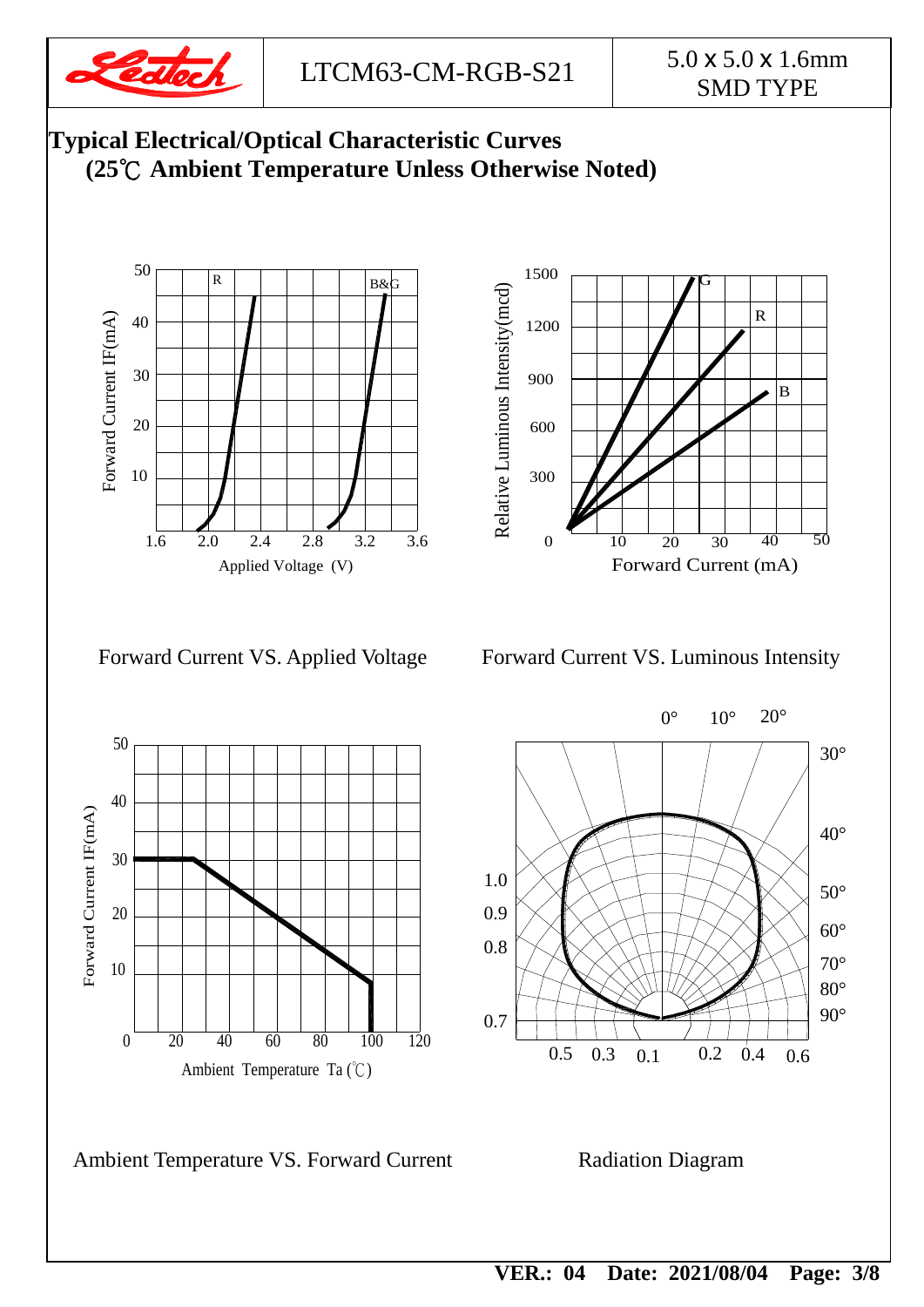

### **PRECAUTION IN USE**

#### **Storage**

**Recommended storage environment**

**Temperature: 5**  ${}^{0}C \sim 30 {}^{0}C (41 {}^{0}F \sim 86 {}^{0}F)$ 

**Humidity: 60% RH Max.**

**Moisture measures: Please refer to Moisture-sensitive label on reels package bags.**

**If unused LEDs remain, they should be stored in moisture proof packages, such as sealed container with packages of moisture absorbent material (silica gel). It is also recommended to return the LEDs to the original moisture proof bag and to reseal the moisture proof bag again. Fold the opened bag firmly and keep in dry environment.**

#### **Soldering**

| <b>Soldering</b><br><b>Reflow</b> |                       |                           | <b>Soldering</b><br>Hand |                 |  |
|-----------------------------------|-----------------------|---------------------------|--------------------------|-----------------|--|
|                                   | <b>Lead Solder</b>    | <b>Lead – free Solder</b> |                          |                 |  |
| <b>Pre-heat</b>                   | $120 - 150^{\circ}$ C | 180~200°C                 | <b>Temperature</b>       | 350°C Max.      |  |
| <b>Pre-heat time</b>              | 120sec. Max.          | 120sec. Max.              | <b>Soldering time</b>    | 3sec. Max.      |  |
| Peak temperature                  | 240°C Max.            | 260°C Max.                |                          | (one time only) |  |
| <b>Soldering time</b>             | 10sec. Max.           | 10sec. Max.               |                          |                 |  |
| <b>Condition</b>                  | refer to              | refer to                  |                          |                 |  |
|                                   | Temperature-          | Temperature-              |                          |                 |  |
|                                   | profile 1             | profile 2                 |                          |                 |  |

**\*After reflow soldering rapid cooling should be avoided.**

**[Temperature-profile (Surface of circuit board)] Use the conditions shown to the under figure.**

#### <**1 : Lead Solder**><**2 : Lead-free Solder**>



**[ Recommended soldering pad design ]**

**Use the following conditions shown in the figure.**

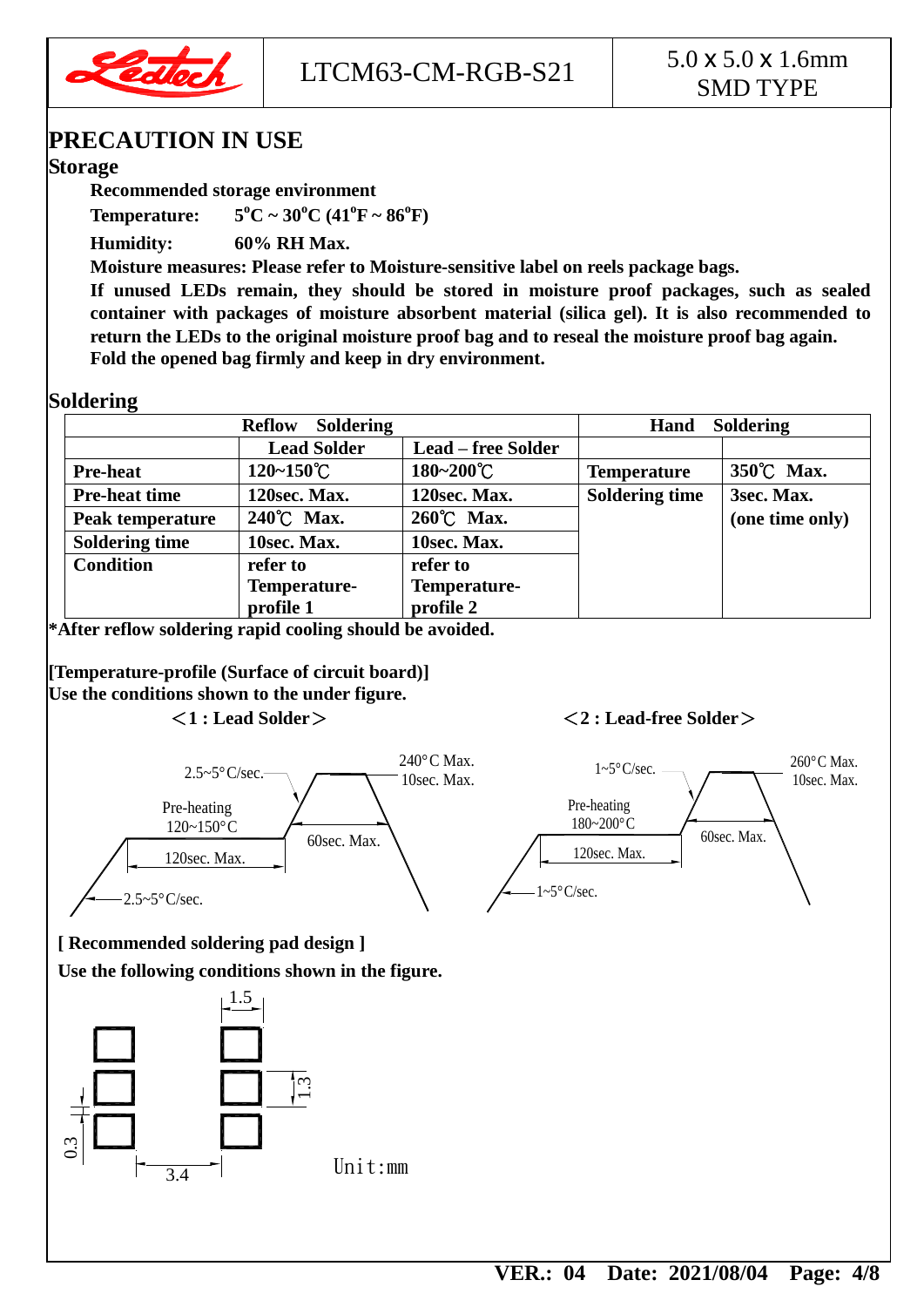

#### **Sulfur-sensitive**

dloch

- **There is silver-plated metal part on the inner/outer side of the outer package. If exposed to the condition with corrosive gas, the silver plating surface may go bad, which will affect soldering strength and optical properties. Therefore, after opening it must be kept in a sealed container, etc.**
- **Materials contain sulfur component (gasket, adhesive, etc.) may have bad effects on the surface of the coating, so please do not use such materials in the product.**
- **In cardboard boxes and rubber, even in the atmosphere may contain minute amount of corrosive gases; In addition, the resin material may also contain halogen which has a bad effect on the surface of the coating.**
- **Even if the soldering installation and product assembly finished, by the effect of corrosive gas generated by relative materials of LED and external injected, the coating surface may go bad, so it is necessary to design the product taking into account the above factors.**
- **If requires, it is best to use a silicone washer, but be aware that low molecular silicone may cause the product poor contact.**
- **Keep the product in location where has less temperature change, because moisture condensation would be generated under a condition of strong temperature change.**

#### **DISCLAIMER**

- **1. Our department reserves the right(s) on the adjustment of product material mix for the specification.**
- **2.The product meets our department published specification for a period of twelve (12) months from date of shipment.**
- **3.The graphs shown in this datasheet are representing typical data only and do not show guaranteed values.**
- **4.When using this product, please observe the absolute maximum ratings and the instructions for using outlined in these specification sheets. Our department assumes no responsibility for any damage resulting from the use of the product which does not comply with the absolute maximum ratings and the instructions included in these specification sheets.**
- **5.These specification sheets include materials protected under copyright of our department. Reproduction in any form is prohibited without obtaining our department's prior consent.**
- **6.This product is not intended to be used for military, aircraft, automotive, medical, life sustaining or life saving applications or any other application which can result in human injury or death. Please contact authorized our department sales agent for special application request.**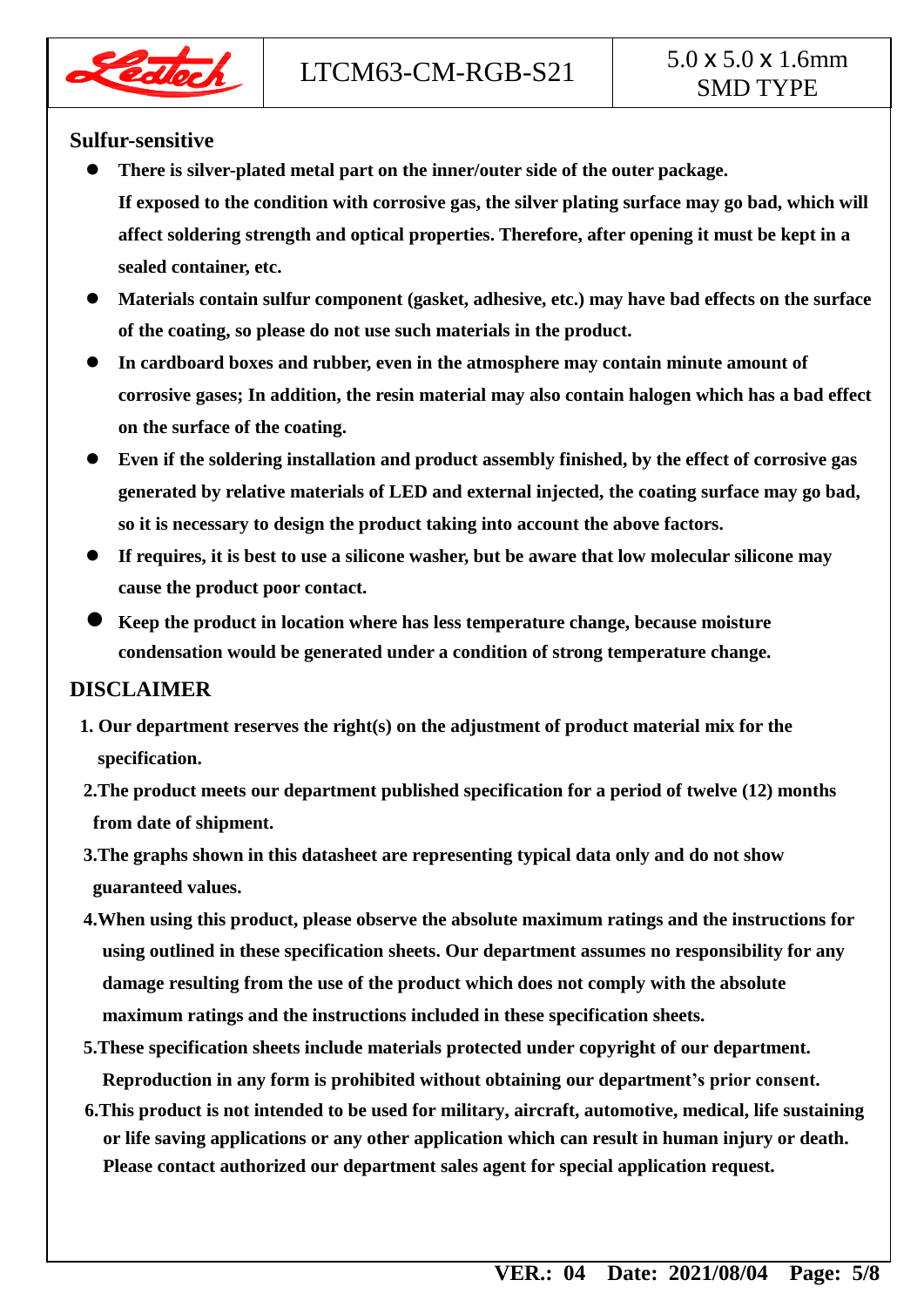

## **Handling of Silicone Resin LEDs**

#### **Handling Indications**

**During processing, mechanical stress on the surface should be minimized as much as possible. Sharp objects of all types should not be used to pierce the sealing compound**



#### **Figure 1**

**In general, LEDs should only be handled from the side. By the way, this also applies to LEDs without a silicone sealant, since the surface can also become scratched.**



#### **Figure 2**

**When populating boards in SMT production, there are basically no restrictions regarding the form of the pick and place nozzle, except that mechanical pressure on the surface of the resin must be prevented.**

**This is assured by choosing a pick and place nozzle which is larger than the LED's reflector area.**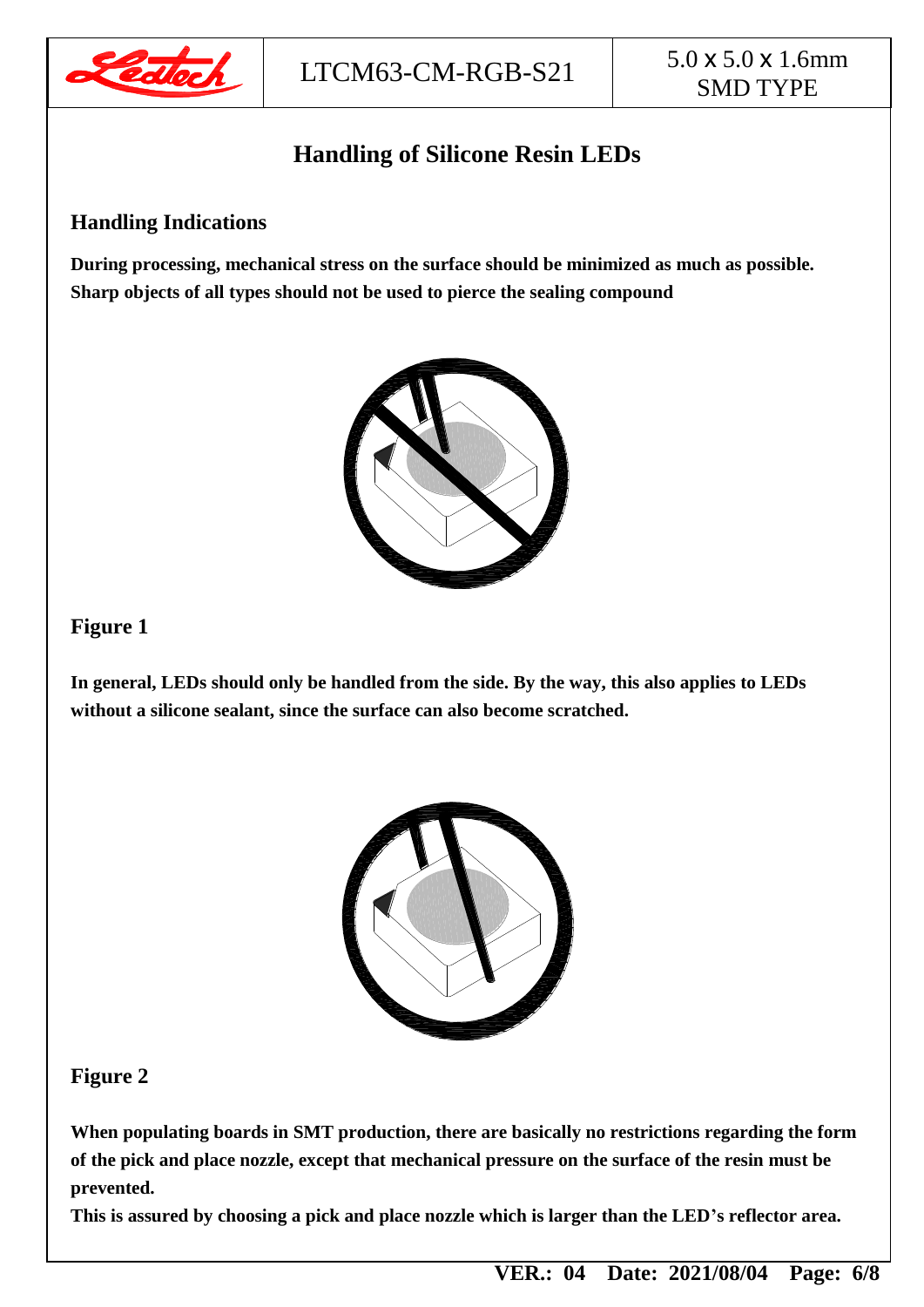

## **Dimensions for Tape**



#### **Notes**:

- 1.All dimensions are in mm, tolerance is±2.0mm unless otherwise noted.
- 2.Specifications are subject to change without notice.